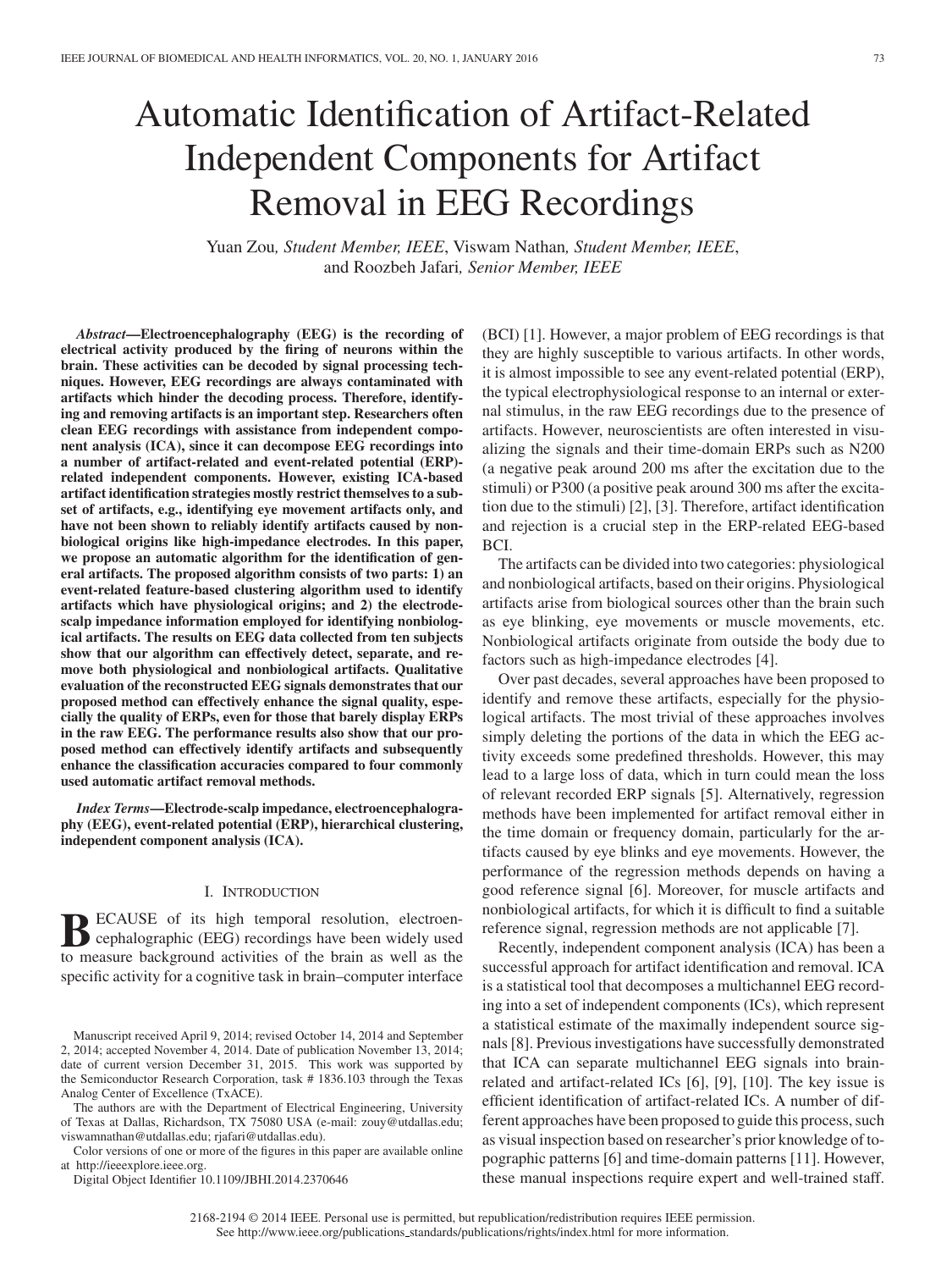

Fig. 1. (a) (Left) EEG data acquisition system B. (Right) P300 speller matrix with one row intensified.

Moreover, they are not applicable for online BCI applications. Therefore, automatic identification has become an attractive alternative. Clustering techniques have been mostly employed to automatically separate brain-related ICs from artifact-related ones based on some specific features extracted from each IC. Qi *et al.* presented a K-means clustering based on the similarity between every two components in a multitrial EEG analysis [12]. Patidar and Zouridakis [13] and Ashtiyani *et al.* [14] presented an automatic artifacts identification method based on fuzzy Cmeans clustering. Both K-means and fuzzy C-means clustering are iterative methods. They both require the target number of clusters *a priori* to terminate the clustering iterations. However, the target number of clusters is often unknown; therefore, for the sake of a fully automatic solution, hierarchical clustering is a better approach and is employed in our proposed approach. Based on the hierarchical clustering method, several different features used to distinguish artifacts from real brain signal have also been presented in the previous works. Nicolaou and Nasuto propose an artifact removal algorithm via hierarchical clustering based on automutual information [15]. Milanesi *et al.* utilize the pair-wise mutual information as a hierarchical clustering feature for EEG late potential selection [16], [17]. However, they do not consider features that would highlight target ERPs (e.g., the latency of the ERP patterns or the specific electrodes contributing to the ERPs) in the artifacts removal framework. For this reason, in our proposed approach, utilization of features that contribute to the desired ERPs will enhance the quality of the extracted ERP and facilitate the eventual classification process. A preliminary result of using ERP-related features and hierarchical clustering for physiological artifact removal in Go/Nogo task with a wet electrode recording system has been reported in [18].

A review of the existing literature did not reveal a systematic approach for general artifact identification. Most approaches have been shown to recognize and reject major physiological artifacts like eye movements or muscle movement, while the detection of nonbiological artifacts has been reported only in a few studies and none of them constitute a robust approach for a portable recording system.

Similar to physiological artifacts, nonbiological artifacts caused by high-impedance electrodes are also a significant source of artifacts in the EEG recordings. High electrode-scalp impedance can lead to distortions that are difficult to separate from the actual EEG recordings [19]. Therefore, in many existing EEG systems, electrode-scalp impedance is measured prior to data acquisition. In order to prevent signal distortions, the impedance at each electrode in contact with the scalp should be below 5 kΩ for wet electrodes and 500 kΩ for dry electrodes [19]. When the impedance is above these limits, it is an indication that there is poor connectivity between the electrode and the scalp. Currently, researchers reduce the impedance of the electrodes by injecting more gel in wet-electrode systems, for instance, or providing more pressure and adjusting the placement of the electrodes in dry-electrode systems. These adjustments are typically made prior to (or during) the data acquisition stage and can be very time consuming. Therefore, a time-efficient approach for high-impedance artifact removal is desired. Mognon *et al.* [7] and Nolan *et al.* [5] both developed an EEG artifact removal framework, which can identify multiple artifacts including nonbiological artifacts caused by high-impedance electrodes. They identified high-impedance artifacts using spatial features such as the channel's correlation coefficients based on the assumption that in a high-density electrode recording system (number of electrodes larger than 100), most electrodes should correlate highly with neighboring electrodes. Therefore, an electrode with high impedance value will likely have a low correlation with other electrodes. Both methods showed their results on a 128-electrode system. However, these features are not applicable for a portable low-density electrode recording system, which is more and more prominent in recent BCI applications. Previous studies [20], [21] have demonstrated a correlation between the electrode-scalp impedance and EEG signal quality. In [20], Ferree *et al.* showed that lower impedance between the electrodes and the scalp improves the quality of EEG signals and mitigates the noise. In another study, Kappenman and Luck showed that the electrode-scalp impedance measure enables the characterization of the ERP signal quality. They found that the low-frequency noise in the ERP signal increases at electrodes with a higher impedance compared to those with low impedance [21]. Inspired by the aforementioned works, the impedance information is utilized to identify the nonbiological artifacts in our proposed approach. A preliminary study that shows the relationship between the electrode-scalp impedance information and the artifact signals has been reported in [22].

Our proposed solution for identification and removal of general artifacts would be valuable for EEG researchers and BCI users. First, the methods proposed represent a unified solution for all types of artifacts and not just ones caused by physiological phenomena. Second, a practical method must be applicable without the need of time-consuming preparations at the time of the experiment. Third, there have been several recent advancements in circuit techniques for an EEG acquisition system, and this is a good opportunity to use these techniques in the signal processing stage for artifact identification and removal. Therefore, a generalized automatic ICA-based algorithm for identification of all artifact-related ICs in the EEG recordings is proposed here. The first step consists of decomposing the EEG recordings into ICs. Two types of artifact are then considered: First, electrode-scalp impedance information is utilized to distinguish the nonbiological artifact-related ICs from brainrelated ones. Second, the ERP-related temporal, spatial, and spectral features are utilized to identify physiological artifacts.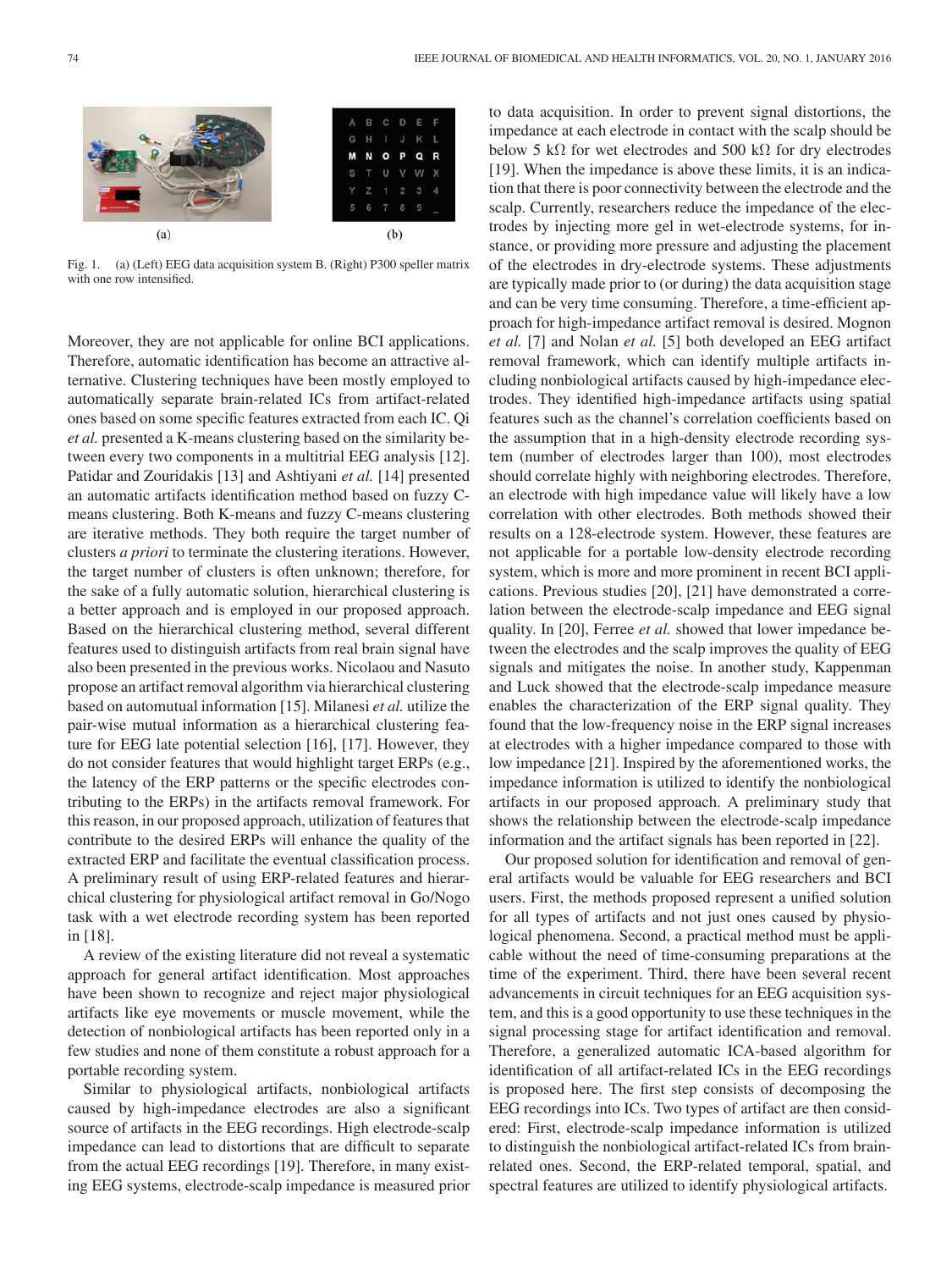

Fig. 2. Block diagram of the proposed automatic artifact identification and removal system.

This paper is organized as follows: Section II describes the experimental setup and Section III introduces the proposed automatic artifact-related ICs identification algorithm in detail. The experimental results are presented in Section IV. Finally, some conclusions are given in Section V.

# II. EXPERIMENTAL SETUP

#### *A. Data Acquisition System*

The data acquisition system is a custom platform designed and developed by our laboratory, shown in Fig. 1(a). It incorporates two daisy-chained TI ADS1299 analog front ends for EEG, a TI MSP430 microcontroller, and a BlueRadios dual mode Bluetooth radio for wireless communication of the data to a PC or any mobile device [23].

In order to measure the electrode-scalp impedance for each individual electrode, we use the "lead-off detection" feature of the TI ADS1299. A 24-nA sinusoidal ac current at a known frequency of 30.5 Hz is injected into each electrode (the leadoff detection technique is described in more detail in Section III). The sampling rate of our acquisition system is 250 Hz.

# *B. P300-Based BCI Task*

The BCI application implemented in our study is the P300 speller introduced in [24]. It enables users to spell a word from a  $6 \times 6$  matrix that includes all the letters of the alphabet as well as other useful symbols [see Fig.  $1(b)$ ]. The rows or columns intensify sequentially in a random order. To spell a word, the subjects are instructed to focus on the letter they wish to communicate by counting the number of times it intensifies. In response, a P300 evoked potential is elicited in the brain. This is a positive deflection in the EEG 300 ms after th stimulus is presented [24]. By identifying this P300 pattern, it is possible to infer the attended letter.

Ten healthy subjects participated in the experiment. They had no previous experience with the P300 speller task. Eight dry electrodes were placed at Fz, Cz, P3, Pz, P4, Oz, PO7, and PO8 using the international 10–20 system and a wet patch electrode was placed at the right mastoid and used as the reference. For each subject, two to five sessions of data were recorded. In each session, the subject was instructed to choose between 20 and 30 letters. Before each P300 session, a 30-s electrode-scalp impedance measurement was recorded. In order to emulate reallife scenarios of different impedances between each electrode and the scalp, no extra efforts were made to adjust the locations and connectivity of the cap and electrodes in the initial setup.

#### III. METHOD

The main steps in our proposed automatic artifact identification algorithm are illustrated in the scheme of Fig. 2 and described as follows:

# *A. EEG Data Preprocessing*

Raw EEG recordings were bandpass filtered from 0.5 to 50 Hz. Epochs of 800-ms duration were extracted starting from the onset of the first row/column intensification.

# *B. Independent Component Analysis*

ICA is a well-known statistical technique in signal processing literature that aims at finding linear projections of the data that maximize their mutual independence [25]. It is assumed that we observe an array of electrodes that provide a vector of *N* electrode recordings  $\boldsymbol{v} = [v_1, v_2, \dots, v_N]^T$  that are linear combinations of *M* unknown and statistically independent sources  $\mathbf{s} = [s_1, s_2, \dots, s_N]^T$ . The objective of the ICA algorithm is to find a separating matrix W, such that

$$
s = W \times v. \tag{1}
$$

When applying the ICA to the EEG recordings, the resulting ICs represent the brain-related sources as well as artifact-related sources. This makes the ICA an effective solution for identifying the artifacts. Several ICA algorithms have been implemented and are publicly available. In this paper, we used the FastICA module of the EEGLAB toolbox [26] to decompose each EEG epoch into ICs. Each epoch consisted of eight components (corresponding to the eight EEG electrodes).

## *C. Artifact-Related IC Identification*

After the ICA decomposition, we chose to leverage some well-known features in order to best capture the behavior of the ICs associated with the two different artifact classes. Here, we describe the features used for each artifact class.

*1) Physiological Artifact-Related ICs:*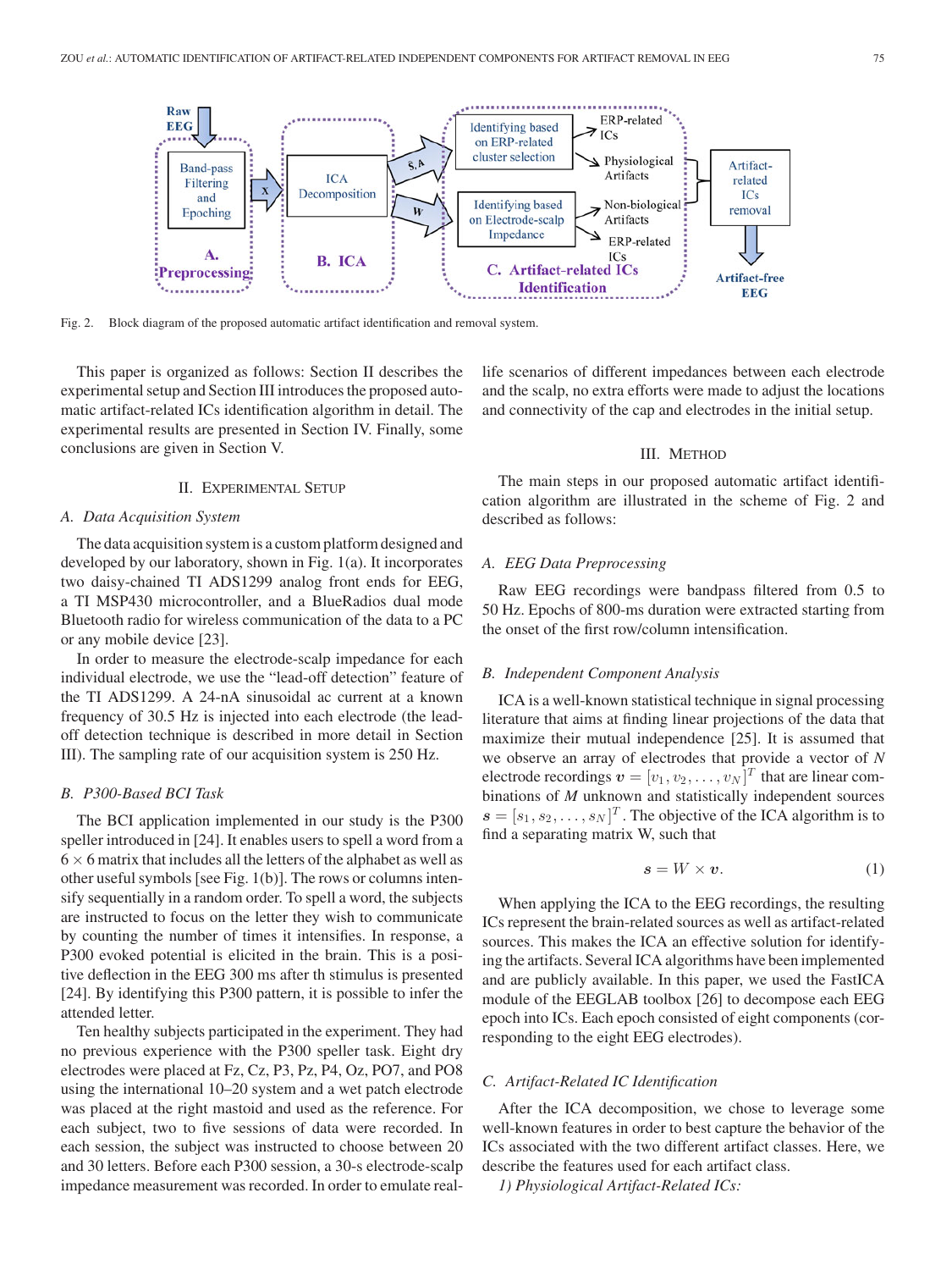*a) Feature extraction:* Eye blinks, eye movements and muscle movements are the major sources of physiological artifacts. In order to distinguish these artifacts from real brain signals, four kinds of features are extracted here:

1) *Temporal features:* Due to the presence of physiological artifacts like eye blinks, the amplitude of the artifactrelated ICs will abruptly jump and show different temporal patterns compared to the normal brain-related ICs. This jump can be well captured by the *kurtosis*[27], which characterizes the relative peakedness of the amplitude distribution [28]. For example, ICs with eye blink artifacts exhibit relatively high kurtosis [27]. However, the slow amplitude drifts on the entire signal will also generate high kurtosis and hamper the detection of artifacts. Therefore, the whole IC is normalized to have zero mean before the calculation of kurtosis as in [7]

$$
f_{\text{temporal}} = \frac{avg\_ep(s_i^4)}{avg\_ep((s_i^2)^2)} - 3 \tag{2}
$$

where  $s_i$  indicates the time course of IC as defined in (1) of epoch *i*. *avg\_ep* indicates the average within epoch *i* after mean removal.

2) *Spatial features:* The artifact-related ICs and the brainrelated ICs are projected on different groups of electrodes. For instance, in our P300 experiment, the brain-related ICs are concentrated on the frontal and central electrodes (around Fz channel), while the eye blinks project most strongly on the far frontal site on the scalp [2]. To capture the spatial topography of artifact-related ICs, the *median* of each IC's topography weight is utilized here

$$
f_{\text{spatial}} = \text{median}([a(1)_i, a(2)_i, \dots, a(n)_i]) \quad (3)
$$

where  $a(n)$  is the IC topography weight matrix  $A(A =$  $W^{-1}$ ) at column *n* (for electrode *n*). In order to scale the topography weight for each electrode to the same range, a normalization process is implemented on  $a(n)$ by dividing the square root of the sum of squares of  $a(n)$ for all electrodes [7].

3) *Spectral features:* The normal power of EEG signals are in delta band (0–4 Hz), theta band (4–8 Hz), alpha band (8–13 Hz), and beta band (13–30 Hz) and most of it falls in the range of 1–20 Hz [29]. However, the artifacts show dissimilar power distribution. For example, the spectrum of muscle artifacts is characterized usually by a high value in the 20–50 Hz range [30]. These differences can be highlighted by the *average band power* of delta, theta, alpha, beta and gamma bands (gamma is 30–50 Hz)

$$
f_{\text{spectral}} = [F (\text{delta}) F (\text{theta}) F (\text{alpha})
$$

$$
F (\text{beta}) F (\text{gamma})]
$$
(4)

where  $F()$  is the average band power which is calculated using MATLAB's pwelch function.

4) *Similarity over epochs:* The artifacts are random, unexpected, and usually only occur in some epochs. Thus, the epochs that contain artifacts have no common pattern and exhibit very low similarity with other epochs.



Fig. 3. Example of EEG signals with N200 and P300 patterns for target (infrequent stimulus) and nontarget (frequent stimulus) epochs [3].

On the other hand, the epochs with ERP-related ICs exhibit higher similarity with others. The correlation value is adopted to measure the similarity

$$
f_{\text{similarity}} = \frac{\sum_{m=1,m \neq i}^{N_{ep}} r_{s_i, s_m}}{N_{ep} - 1}
$$
 (5)

where  $r_{s_i,s_m}$  is the correlation coefficient between ICs ( $s_i$  and  $s_m$ ) calculated from epoch *i* and *m*.  $N_{ep}$  is the total number of epochs in the dataset.

Overall, an 8-D feature vector (one temporal feature, one spatial feature, five spectral features, and one similarity feature) is extracted from each IC.

*b) Hierarchical clustering:* In order to automatically distinguish artifact-related ICs from brain-related ICs, a hierarchical clustering approach based on the features described in the previous section is employed here. We choose the hierarchical clustering approach for two reasons: First, the dendrogram in the hierarchical clustering not only encapsulates the grouping for clusters, but also provides information on the closeness of the elements in each cluster in the form of the height of the node. Second, the entire clustering procedure can be accomplished without determining the number of clusters *a priori*.

*c) Physiological artifacts identification:* Since the physiological artifacts can randomly occur and are unexpected, it is difficult to generate a global model to identify them. Thus, instead of constructing a global template for artifact-related ICs, our approach is based on a global pattern that encapsulates models for signals of interest and identifies the artifact-related ICs by searching for the minimal contribution to this model. Neuroscientists have found that, for the P300 speller task, most ERP-related ICs have two common significant ERP patterns: N200 and P300 [2]. The cognitive representation of N200 is related to response inhibition and error-related negativity and the latency of N200 is related to the subject's health conditions (there is an increase in latency for subjects with psychiatric disorders), while the cognitive representation of P300 is related to the process of decision making and the latency of P300 depends on the complexity of the stimuli (the latency is longer during difficult stimulus tasks) [3], [31]. Fig. 3 shows an example of EEG signals with N200 and P300 patterns for target (infrequent stimulus) and nontarget (frequent stimulus) epochs [3]. A target epoch corresponds to the intensification of a row/column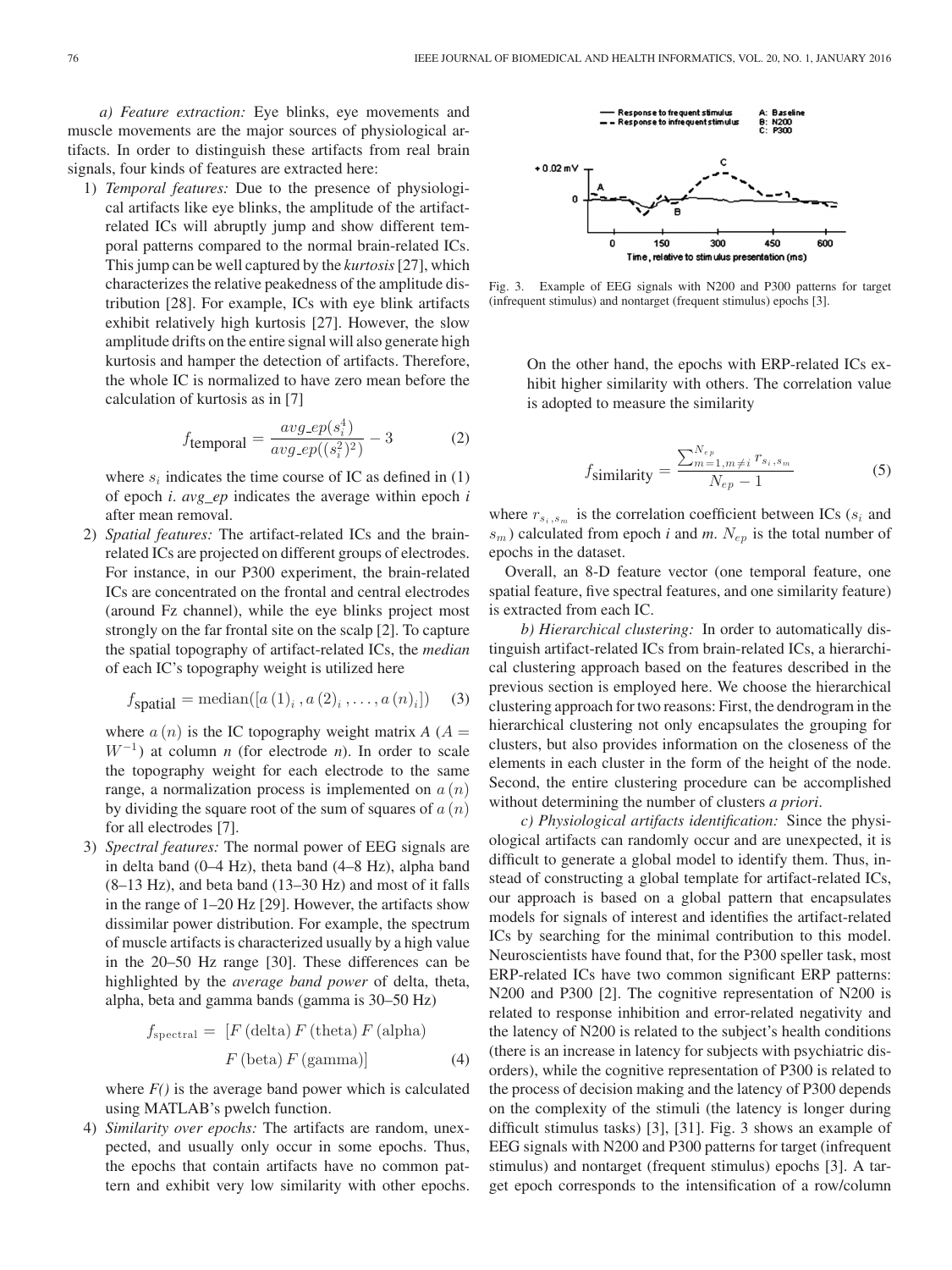

Fig. 4. Injecting current into the signal electrode for impedance measurement.

including the desired letter, and a nontarget related to intensifications not including the desired letter.

Hence, we build a template to guide the artifact identification for all the subjects based on this *a priori* knowledge:

*Step 1:* Calculate the back-projection value  $p_i$  of each IC as follows:

$$
p_i = W^{-1}(i) \times s_i \tag{6}
$$

where  $p_i$  is the back-projection value of IC *i*, and  $W^{-1}$  is the inverse of the unmixing matrix.

*Step 2:* Calculate contribution of each cluster to the desired signal of interest patterns: N200  $(\emptyset_j^{n^2})$  and P300  $(\emptyset_j^{P_3})$ , separately, since they have different cognitive representations and impact factors related to the latency. The contribution value  $\phi_i$ [see (7) and (8)] for each cluster is obtained by the average value  $p_i$  of all ICs in the cluster, which is then averaged over a specified time range:

$$
\emptyset_j^{P3} = \frac{1}{t_{P3}^+ - t_{P3}^-} \left[ \sum_{t_{P3}^-}^{t_{P3}^+} \left( \frac{1}{m} \sum_{i=1}^m p_i(t) \right) \right]
$$
(7)

$$
\emptyset_j^{n2} = \frac{1}{t_{n2}^+ - t_{n2}^-} \left[ \sum_{t_{n2}^-}^{t_{n2}^+} \left( \frac{1}{m} \sum_{i=1}^m p_i(t) \right) \right]
$$
(8)

where  $\oint_j^{P_3}$  is the contribution value for the desired ERP (P300) of cluster *j*,  $\varnothing_j^n{}^2$  is the contribution value for N200, and *m* is the total number of components included in the cluster *j*.  $t_{n2}^-$  and  $t_{n2}^+$  specify the latency range for the N200 pattern and  $t_{P3}^-$  and  $t_{P3}^{\ddagger}$  specify the latency range for the P300 pattern. In our study, all subjects are between 20 and 30 with no history of psychiatric disorders and given the same stimuli and experimental orders; therefore, we use the same latency range:  $t_{n2}^-$  = 200 ms,  $t_{n2}^+$  = 300 ms,  $t_{p3}^-$  = 300 ms,  $t_{p3}^+$  = 500 ms for all the subjects.

*Step 3:* Finally, the cluster *j* which minimizes the difference between  $\emptyset_j^{P3}$  and  $\emptyset_j^{n2}$  is identified as being affected by artifacts and the ICs inside of this cluster are marked as artifact-related ICs.

*2) Nonbiological Artifact-Related ICs:* Poor scalp contact for a particular electrode that will produce consistently bad data for a long duration is the major source for nonbiological artifacts. The poor contact may be due to the drying out of gels used to establish a conductive path from the electrode to the scalp



Fig. 5. (a) Electrode-scalp impedance for all electrodes. (b) Dendrogram plot after clustering for all electrodes' impedance on subject #1.



Fig. 6. (a)–(c) Three ICs generated from Subject #1. IC #1 (a) and #2 (b) are the artifact-related ICs. IC #3 (c) is the brain-related IC since it follows the ERP-related N200-P300 patterns. (d) Contribution of the electrodes in the ICs for Subject # 1.

in a wet-electrode acquisition system or due to sweat, hair or the half-cell effect interfering with the connectivity between the scalp and the electrode for a dry-electrode system [32]. In order to identify this class of artifacts, the electrode-scalp impedance information is employed to guide the nonbiological artifactrelated IC identification process.

*a) Electrode-scalp impedance:* Accurate measurement of EEG relies heavily on a low-impedance conductive path from the scalp to the signal acquisition device. If there is any disruption between an electrode and the scalp, the reported results may not be accurate. Typically, the contact quality of an electrode to the scalp is evaluated by the impedance value between the electrode and the scalp. One method to measure the electrode-scalp impedance would be to inject a current at the signal electrode, shown as  $I_a$  in Fig. 4. This technique is called "lead-off detection" and is provided on the TI ADS1299. When the applied current is a sinusoid at a known frequency  $f<sub>o</sub>$ , then we have

$$
V_{\text{out},f_0} = I_{a,f_0} \times Z_{\text{overall}}.\tag{9}
$$

The frequency response of  $V_{\text{out}}$  at  $f_o$  is dominated by the voltage drop across the overall impedance of the circuit due to the injected current,  $I_a$ :

$$
Z_{\text{overall}} = Z_{\text{elec,sig}} + Z_L + Z_{\text{elec,ref}}.\tag{10}
$$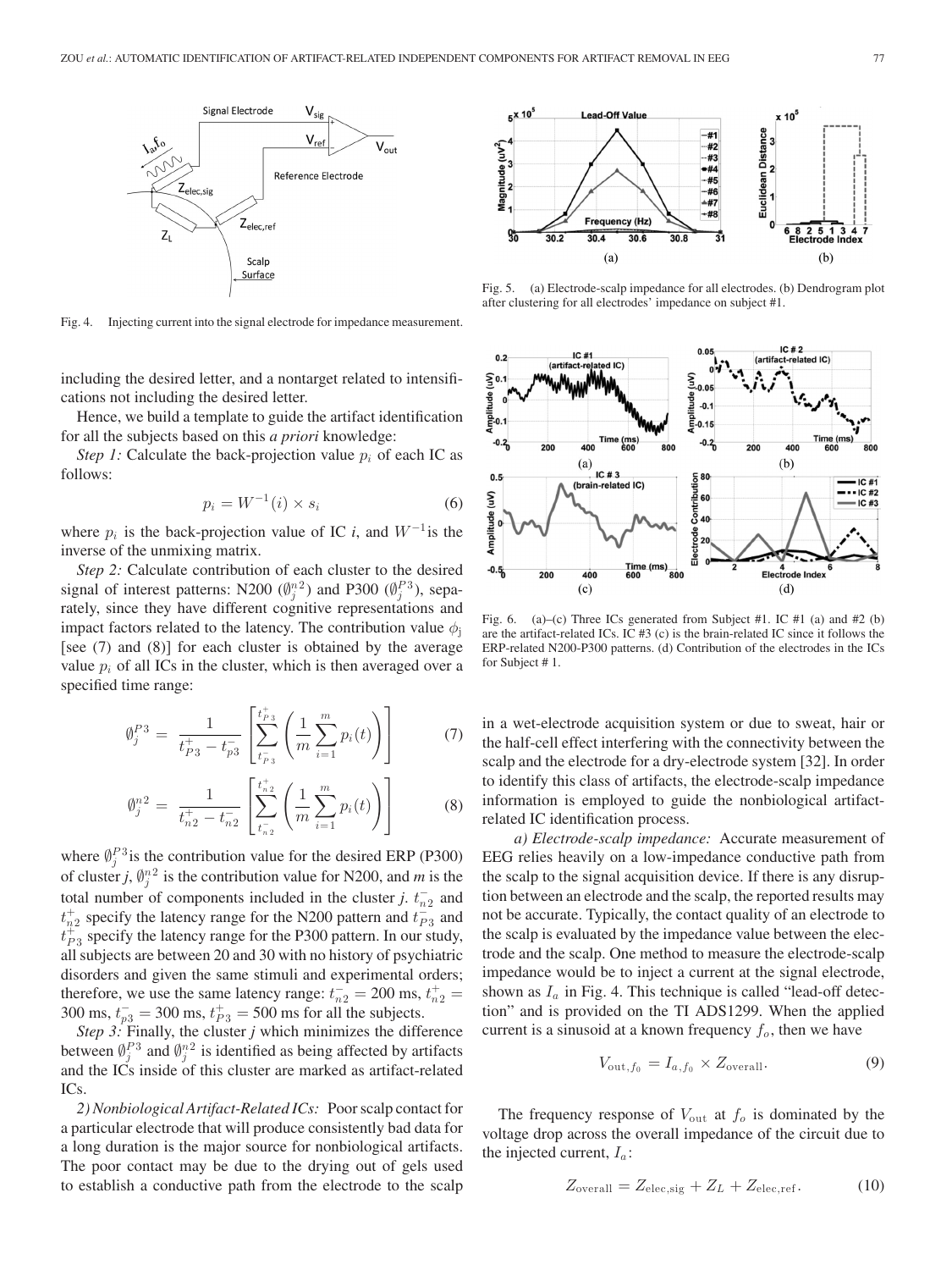

Fig. 7. Demonstration of eye movement artifact identified by ICA with temporal feature. (a) Epoch of 800-ms raw EEG data containing eye movement artifacts. (b) Corresponding ICA components. (c) IC#3 with abrupt jumps on the amplitude is identified as eye movement. (d) Temporal feature (kurtosis value) of all eight ICs. (e) Dendrogram plot after hierarchical clustering.



Fig. 8. Demonstration of muscle artifact identified by ICA with spectral feature. (a) Epoch of 800-ms raw EEG data containing muscle artifacts. (b) Corresponding ICA components. (c) Muscle artifact IC. (d) Abnormal spectral distribution of the muscle artifact IC. (e) Dendrogram plot after hierarchical clustering.

The overall impedance  $Z_{\text{overall}}$  is the combination of  $Z_{\text{elec,sig}}$ (the impedance faced by the dry signal electrodes),  $Z_L$ (the impedance of the length of the scalp between two electrodes), and  $Z_{\text{elec,ref}}$  (the impedance faced by the wet reference electrode). The power spectrum of the signal  $V_{\text{out}}$  at  $f_o$ is directly proportional to the impedance faced by the constant current  $I_a$ .

If the electrodes are properly connected with the scalp, the injected signal has minimal impact on  $V_{\text{out}}$ . However, when the contact quality becomes weak, the impedance  $Z_{elec,sig}$  increases. Since the impedances  $Z_L$  and  $Z_{\text{elec,ref}}$  remain relatively constant for all the electrodes during our experiments, any changes in the overall impedance  $Z_{\text{overall}}$  will be due to the various impedances of the dry electrodes and these will be reflected in frequency response of  $V_{\text{out}}$  at the frequency  $f_o$  in each channel. This gives us a measure of the relative impedances of the eight signal electrodes.

*b) Nonbiological artifacts identification:* In our study, we inject a sinusoidal signal with  $f<sub>o</sub> = 30.5$  Hz as the constant current  $I_a$  and compute the magnitude of the power spectra of the output signals at 30.5 Hz as a measure of the impedance between the electrode and the scalp. A higher magnitude at 30.5 Hz, measured at one output channel, implies higher impedance faced by the corresponding electrode and therefore poorer contact between that electrode and the scalp. Fig. 5(a) shows the magnitude of the power spectra between 25 and 35 Hz for the signal originating from each electrode for subject #1. Among all the electrodes, electrodes #4 (Pz) and #7 (PO7) exhibit extremely high magnitude at 30.5 Hz.

In order to separate electrodes (#4 and #7) which show much higher impedance compared to the other electrodes, a Euclidean distance-based hierarchical clustering procedure is employed on the magnitude values at 30.5 Hz. Fig. 5(b) shows the dendrogram plot of eight electrodes on subject #1. After the clustering process, electrodes #4 and #7 which show higher impedance values in Fig. 5(b) are grouped together and separated from the other six electrodes.

We then transform the vector multiplication in  $(1)$  and represent it as a linear combination:

$$
\hat{s}_i = \sum_{j=1}^N w_{ij} \times v_j \tag{11}
$$

where *i* is the IC index number and *j* is the electrode index number.  $w_{ij}$  is the *ij*th element of the unmixing matrix *W*. Each IC  $\hat{s}_i$ consists of all the electrodes, and each electrode has its own contribution  $w_{ij}$ . These ICs represent the brain-related potentials as well as artifacts. In our study, the brain-related potentials should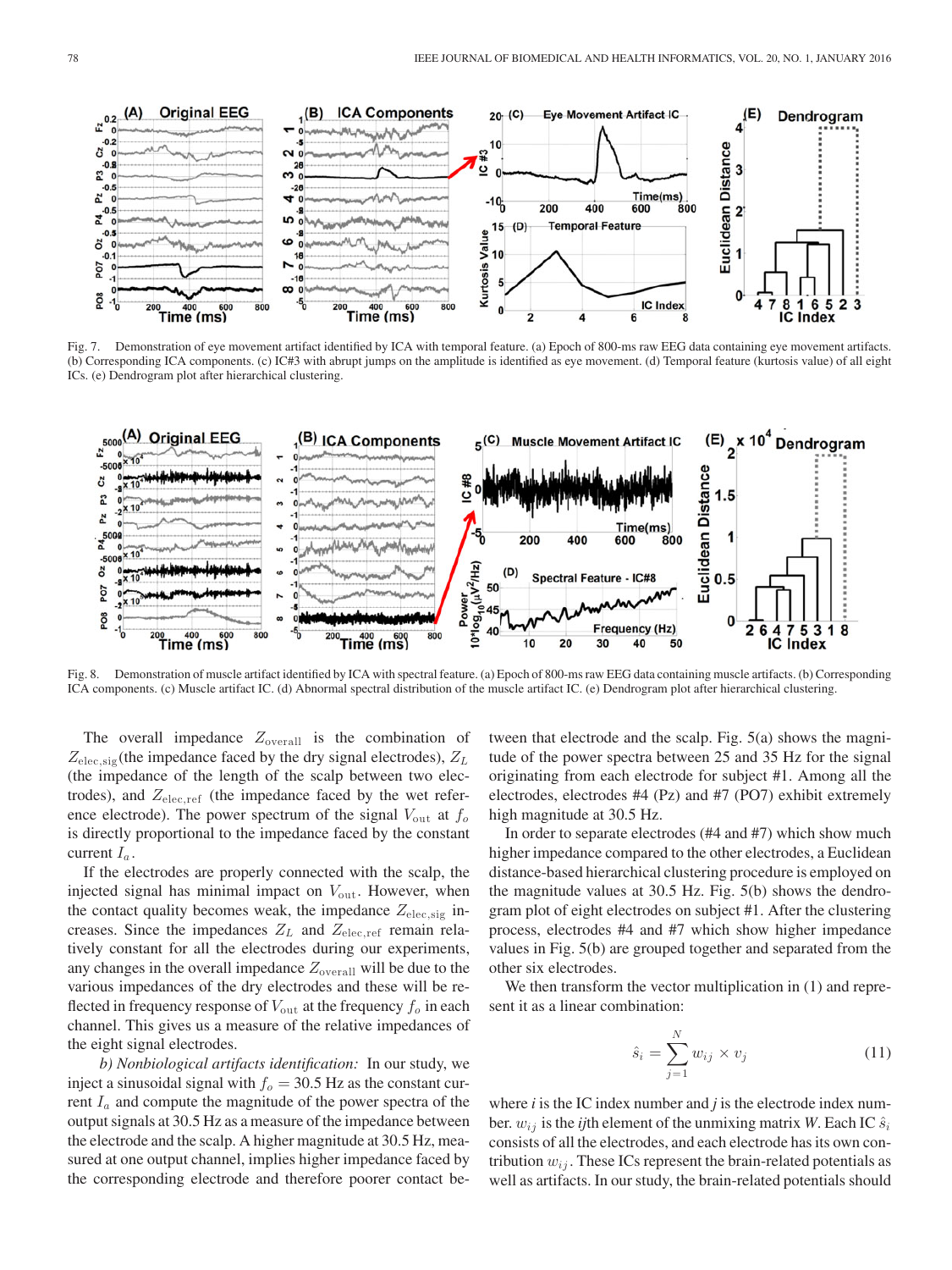

Fig. 9. Demonstration of nonbiological artifact identified by ICA with lead-off value: (a) Lead-off value for eight electrodes. (b) Eight electrodes' contribution to artifact-related IC. (c) Artifact-related IC. (d) Eight electrodes' contribution to the ERP-related IC. (e) ERP-related IC.



Fig. 10. (a) Original EEG signals and (b) artifact-free EEG signals for the case that the original signals show visible N200-P300. Both exhibit the N200-P300 complex, but the complex becomes more prominent after application of our proposed algorithm. (c) Original EEG signals and (d) artifact-free EEG signals for the case that the original signals do not exhibit the N200-P300 complex. The artifact-free signals clearly show the N200-P300 complex.

contain two patterns: N200 and P300 (see Fig. 3). Therefore, IC #3 in Fig. 6(a) can be classified as ERP-related IC since it follows these two patterns, and IC #1 [see Fig.  $6(b)$ ] and #2 [see Fig. 6(c)] are artifact-related ICs.

The contribution of each electrode to the above ICs is shown in Fig. 6(d). After comparing the different contributions of each electrode, we can see that for the artifact-related ICs (IC #1 and IC #2), electrodes #4 and #7, which have higher impedance value, provide the maximal contributions. However, for the ERP-related IC (IC#3), these two high-impedance electrodes have minimal contributions.

Based on the relationship between the impedance and the contribution of each individual electrode to the ICs, the nonbiological artifacts can be identified in the following steps:

*Step 1:* Calculate the electrode-scalp impedance for each individual electrode and employ the clustering technique to find the electrodes which show extremely high impedance compared to others.

*Step 2:* Compare the contributions of all the electrodes for each IC. The ICs that represent the nonbiological artifacts should satisfy the following condition: the electrodes which have maximal impedance values provide the maximal contributions to this IC. If this condition is satisfied, the corresponding ICs are identified as artifact-related ICs.

# *D. Artifacts Removal and Clean EEG Reconstruction*

In the last step, the components labeled as artifact-related ICs are removed from the data. Then, the artifact-free EEG data was reconstructed from the remaining ICs.

## IV. RESULTS

## *A. Physiological Artifacts Identification*

*1) Example 1: Eye Movement Artifacts Identification:* Fig. 7(a) shows an epoch of 800 ms of the original EEG data collected from eight electrodes. Around 400 ms, eye movement artifacts are observed on the signals of electrodes PO7 and PO8. The corresponding ICA components are shown in Fig. 7(b). IC#3 is automatically identified as eye movement artifacts since its amplitude abruptly jumps, as shown in Fig. 7(c). This jump is captured by the temporal feature, kurtosis value. Fig. 7(d) shows the kurtosis value for all eight ICs and IC#3 shows a very high value. Fig. 7(e) shows the dendrogram plot of eight ICs after hierarchical clustering using the temporal feature. After the clustering, IC#3 is isolated from the other ICs.

*2) Example 2: Muscle Artifacts Identification:* Fig. 8 demonstrates the identification of muscle artifacts by ICA using spectral features. It shows another epoch of 800 ms of the original EEG data [see Fig. 8(a)] and its ICA components [see Fig. 8(b)]. The artifacts occurring during the entire epoch of the signals from channels Cz, Oz, and PO7 [see Fig. 8(a)] are isolated to ICA component 8 [see Fig. 8(c)]. IC#8 is automatically identified as muscle artifacts due to its abnormal spectral distribution that shows very high value in the 20–50 Hz range [see Fig. 8(d)]. Fig. 8(e) shows the dendrogram plot of eight ICs after hierarchical clustering using the spectral feature. After the clustering, IC#8 is separated from the other ICs.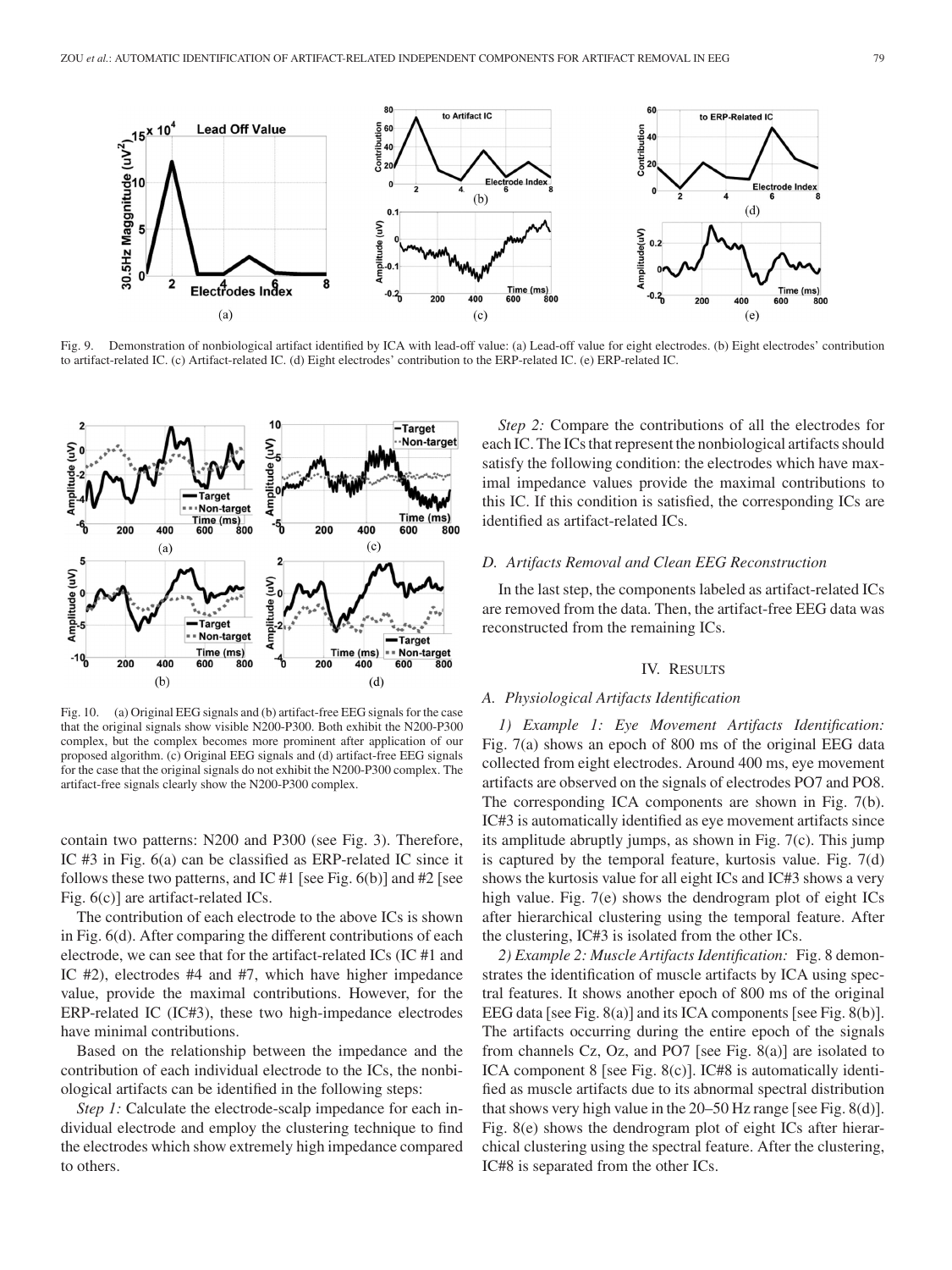## *B. Nonbiological Artifacts Identification*

Fig. 9 demonstrates the identification of nonbiological artifacts by ICA using the lead-off value. Fig. 9(a) shows the leadoff value (magnitude at 30.5 Hz) of eight electrodes. Electrode #2 shows an extremely high value compared to other electrodes. Fig. 9(b) shows the contributions from each electrode to an IC [shown in Fig. 9(c)]. This IC receives maximal contribution from electrode #2. Since electrode #2 has the highest lead-off value, the IC shown in Fig. 9(c) is automatically identified as artifactrelated. On the other hand, Fig. 9(d) shows the contributions from each electrode to another IC [shown in Fig. 9(e)]. This IC receives minimal contribution from electrode #2. Since the ERP-related component should have minimal relationship with electrodes that show high impedance, the IC shown in Fig. 9(e) is identified as ERP-related IC.

# *C. Performance Evaluation by Reviewing Reconstructed Artifact-Free EEG*

Next, we compare the original EEG recordings with the reconstructed EEG to evaluate the performance of our algorithm on signal quality enhancement, especially ERP-related information enhancement. In order to better evaluate the performance, we separated the ten subjects into two groups. The four of them that showed visible desired ERP-related patterns (N200 and P300) in the original EEG recordings are in group 1. The other six subjects who had no visible ERP-related patterns are in group 2.

*1) Group 1: Visible ERP Patterns Exist in the Original EEG Recordings:* Fig 10(a) and (b) shows the comparison result of one subject who shows visible ERPs in the original EEG recordings. The original EEG signals are shown in (a) and the signals after applying our automatic artifact identification and removal algorithm are shown in (b). As indicated in Fig. 10(b), after artifact removal procedure, the N200-P300 complex is more prominent than in the original EEG signals.

*2) Group 2: No Visible ERP Patterns Exist in the Original EEG Recordings:* Fig 10(c) and (d) depicts the comparison result for another subject who barely shows visible ERPs in the original EEG recording. As shown in (c), the N200-P300 complex is not visible before artifact removal. However, after artifact removal by the proposed algorithm, a view of N200-P300 complex is clearly recognizable on the reconstructed signals in Fig. 10(d). It demonstrates that the proposed algorithm can effectively extract the ERP-related information even when there are no clearly visible ERPs in the original signals.

These results illustrate the effectiveness of our proposed algorithm in identifying and removing artifacts. More importantly, our algorithm can also highlight ERP-related information in the resulting artifact-free signals and distinguish the target and nontarget epochs.

# *D. Performance Evaluation by Classification Accuracy Comparison With Alternate Methods*

Finally, we evaluate the performance of our proposed artifacts identification and removal algorithm by comparing the classifi-

TABLE I CLASSIFICATION ACCURACY (IN %) ACHIEVED BY FOUR COMMONLY USED AUTOMATIC ARTIFACT IDENTIFICATION AND REMOVAL METHODS VERSUS OUR PROPOSED METHOD

| subject | K-means<br>with<br>similarity [12] | Auto-<br>mutual<br>information [15] | <b>ADJUST</b><br>$[7]$ | <b>FASTER</b><br>[5] | Our<br><b>Method</b> |
|---------|------------------------------------|-------------------------------------|------------------------|----------------------|----------------------|
| #1      | 84.8                               | 86.3                                | 88.7                   | 89.9                 | 92.1                 |
| #2      | 70.9                               | 72.1                                | 73.4                   | 73.5                 | 76.6                 |
| #3      | 76.2                               | 74.5                                | 79.6                   | 79.9                 | 83.5                 |
| #4      | 69.5                               | 70.2                                | 73.5                   | 72.9                 | 77.8                 |
| #5      | 75.5                               | 74.5                                | 76.9                   | 77.5                 | 80.9                 |
| #6      | 74.2                               | 73.9                                | 77.5                   | 78.1                 | 82.9                 |
| #7      | 75.2                               | 74.2                                | 78.9                   | 78.4                 | 84.4                 |
| #8      | 75.9                               | 77.1                                | 80.6                   | 79.3                 | 85.2                 |
| #9      | 81.7                               | 81.1                                | 83.3                   | 83.7                 | 86.4                 |
| #10     | 82.9                               | 83.6                                | 85.9                   | 85.6                 | 89.4                 |
| Avg.    | 76.68                              | 76.75                               | 79.83                  | 79.88                | 83.92                |
| p-value | ${}_{0.01}$                        | ${}_{0.01}$                         | < 0.05                 | < 0.05               |                      |

cation accuracies (target epochs versus nontarget epochs) with four commonly used automatic artifact identification and removal methods. The proposed approach outperforms method 1 that uses k-means clustering based on the similarity [12] (shown in Column #2 of Table I) and method 2 that uses hierarchical clustering based on automutual information [15] (shown in Column #3 of Table I). It is due to the fact that these two methods are only suitable for the physiological artifacts and could not identify nonbiological artifacts. The ADJUST [7] (shown in Column #4 of Table I) and FASTER [5] (shown in Column #5 of Table I) methods can achieve better performance than the previous two methods since they consider the nonbiological artifacts in their artifact identification process. However, the accuracies obtained by our proposed method are higher than these two methods since our approach is more applicable for the low-density electrode system. We also conducted the statistical t-test, shown on the last row of Table I, to evaluate the significance of the improvements between our algorithm and the other four algorithms. All t-tests resulted in a p-value less than 0.05 which indicates that the improvement in accuracy is statistically significant.

# V. CONCLUSION

A novel automated artifact-related ICs identification algorithm has been presented in this paper. The proposed methods take into account both physiological artifacts and nonbiological artifacts. An ERP-related clustering method is proposed for physiological artifact-related ICs identification. A quantitative comparison of original EEG signals with reconstructed artifactfree signals shows that the proposed algorithm can effectively enhance the ERP quality for all subjects in the study, even for those that barely display ERPs in the original recordings. Electrode-scalp impedance information was employed for nonbiological artifact-related ICs identification. Quantitative comparisons of the proposed algorithm to other methods show that significant performance improvements were achieved using our proposed method compared to four commonly used automatic removal methods for noisy ICs.